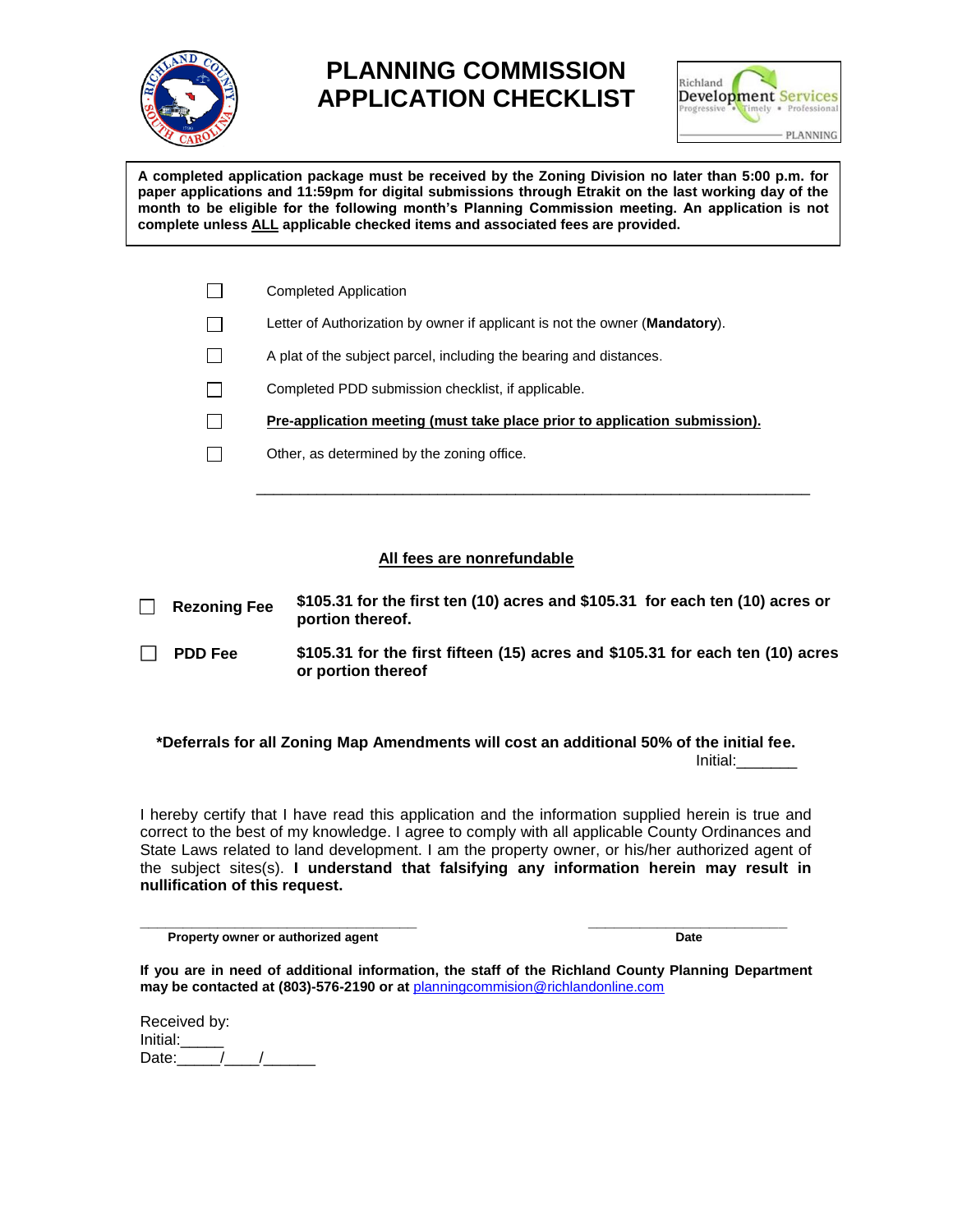

**MAP AMENDMENT APPLICATION**

**(Please type or write clearly)**



|  | Date Submitted: Project Number: Receipt #:                                                                                                                                                                                                                                                                                                              |
|--|---------------------------------------------------------------------------------------------------------------------------------------------------------------------------------------------------------------------------------------------------------------------------------------------------------------------------------------------------------|
|  |                                                                                                                                                                                                                                                                                                                                                         |
|  |                                                                                                                                                                                                                                                                                                                                                         |
|  | General Location: New York Contract Contract Contract Contract Contract Contract Contract Contract Contract Contract Contract Contract Contract Contract Contract Contract Contract Contract Contract Contract Contract Contra                                                                                                                          |
|  | Current Zoning: Requested Zoning: Size in Acres:                                                                                                                                                                                                                                                                                                        |
|  |                                                                                                                                                                                                                                                                                                                                                         |
|  |                                                                                                                                                                                                                                                                                                                                                         |
|  |                                                                                                                                                                                                                                                                                                                                                         |
|  | Address: <u>and the second contract of the second contract of the second contract of the second contract of the second contract of the second contract of the second contract of the second contract of the second contract of t</u>                                                                                                                    |
|  | Telephone Number: (Champion Communication Case Number: (Champion Communication Communication Communication Communication Communication Communication Communication Communication Communication Communication Communication Com                                                                                                                          |
|  |                                                                                                                                                                                                                                                                                                                                                         |
|  |                                                                                                                                                                                                                                                                                                                                                         |
|  | <u> 1989 - Johann Stoff, deutscher Stoffen und der Stoffen und der Stoffen und der Stoffen und der Stoffen und de</u><br>Telephone Number: (2002) [19] Fax Number: (2003) [20] Fax Number: (2004) [20] Case Number: (2004) [20] Case Number: (2004) [20] Case Number: (2004) [20] Case Number: (2004) [20] Case Number: (2004) [20] Case Number: (2004) |
|  |                                                                                                                                                                                                                                                                                                                                                         |

**If the applicant is someone other than the property owner, the applicant must include a statement signed by the property owner that authorizes the applicant to apply for this specific purpose and location on his behalf. Such statement must be attached to this Application.**

## **CERTIFICATION**

I hereby certify that I have read this application and the information supplied herein is true and correct to the best of my knowledge. I agree to comply with all applicable County Ordinances and State Laws related to land development. I certify that I am the property owner of the subject site. I understand that falsifying any information herein may result in nullification of this request.

Property Owner Signature Date Date of the United States of the Date Date Date Date

**This application shall not be accepted unless signed by the verifiable property owner of record.**